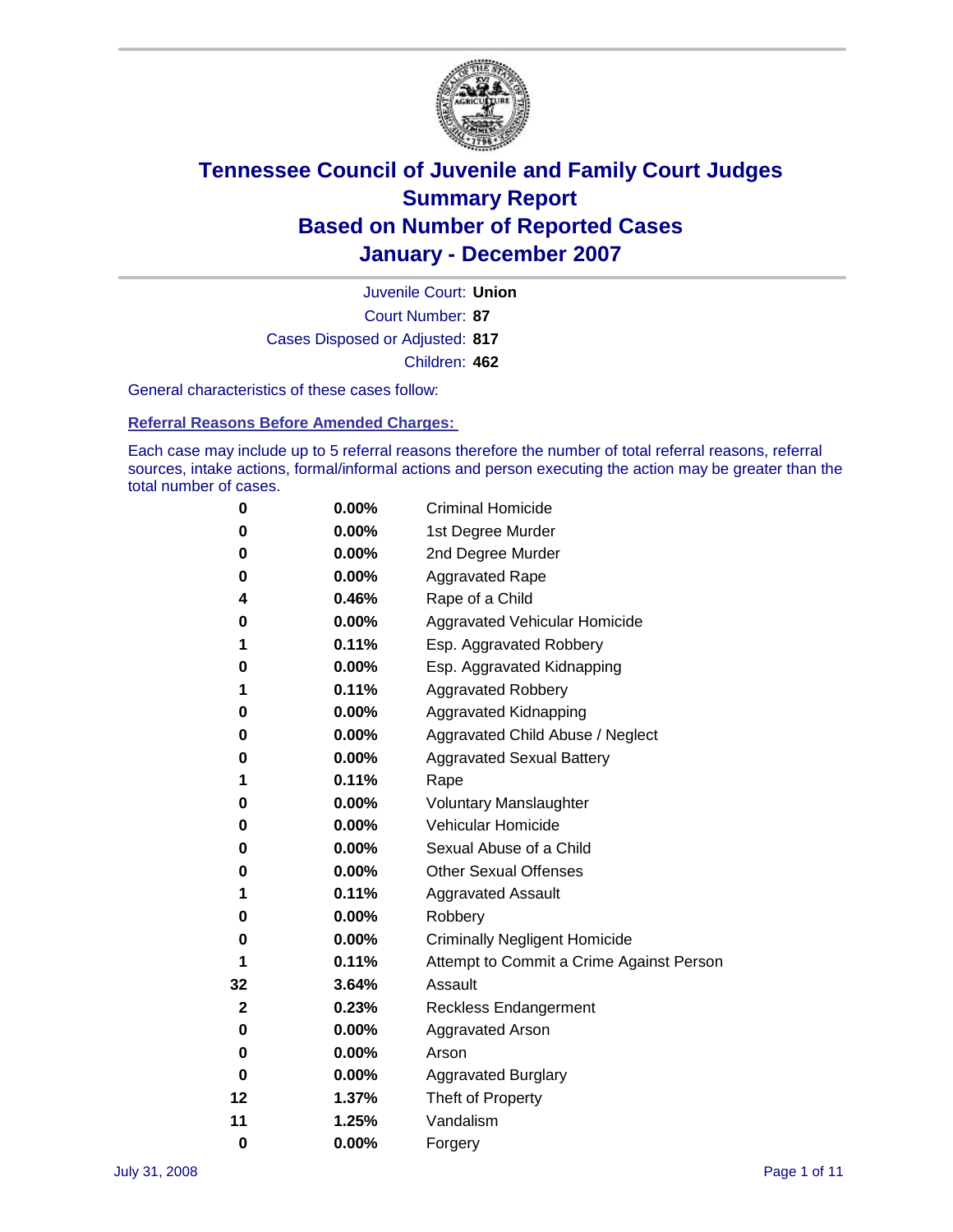

Court Number: **87** Juvenile Court: **Union** Cases Disposed or Adjusted: **817** Children: **462**

#### **Referral Reasons Before Amended Charges:**

Each case may include up to 5 referral reasons therefore the number of total referral reasons, referral sources, intake actions, formal/informal actions and person executing the action may be greater than the total number of cases.

| 0        | 0.00%    | <b>Worthless Checks</b>                                     |
|----------|----------|-------------------------------------------------------------|
| 0        | 0.00%    | Illegal Possession / Fraudulent Use of Credit / Debit Cards |
| 1        | 0.11%    | <b>Burglary</b>                                             |
| 3        | 0.34%    | Unauthorized Use of a Vehicle                               |
| 0        | 0.00%    | <b>Cruelty to Animals</b>                                   |
| 0        | $0.00\%$ | Sale of Controlled Substances                               |
| 14       | 1.59%    | <b>Other Drug Offenses</b>                                  |
| 35       | 3.99%    | <b>Possession of Controlled Substances</b>                  |
| $\bf{0}$ | 0.00%    | <b>Criminal Attempt</b>                                     |
| 2        | 0.23%    | Carrying Weapons on School Property                         |
| 0        | 0.00%    | Unlawful Carrying / Possession of a Weapon                  |
| 1        | 0.11%    | <b>Evading Arrest</b>                                       |
| 0        | 0.00%    | Escape                                                      |
| 1        | 0.11%    | Driving Under Influence (DUI)                               |
| 12       | 1.37%    | Possession / Consumption of Alcohol                         |
| 0        | 0.00%    | Resisting Stop, Frisk, Halt, Arrest or Search               |
| 1        | 0.11%    | <b>Aggravated Criminal Trespass</b>                         |
| 0        | 0.00%    | Harassment                                                  |
| 6        | 0.68%    | Failure to Appear                                           |
| 0        | 0.00%    | Filing a False Police Report                                |
| 0        | 0.00%    | Criminal Impersonation                                      |
| 7        | 0.80%    | <b>Disorderly Conduct</b>                                   |
| 3        | 0.34%    | <b>Criminal Trespass</b>                                    |
| 1        | 0.11%    | <b>Public Intoxication</b>                                  |
| 0        | $0.00\%$ | Gambling                                                    |
| 38       | 4.33%    | <b>Traffic</b>                                              |
| 0        | 0.00%    | <b>Local Ordinances</b>                                     |
| 0        | 0.00%    | Violation of Wildlife Regulations                           |
| 0        | $0.00\%$ | Contempt of Court                                           |
| 9        | 1.03%    | Violation of Probation                                      |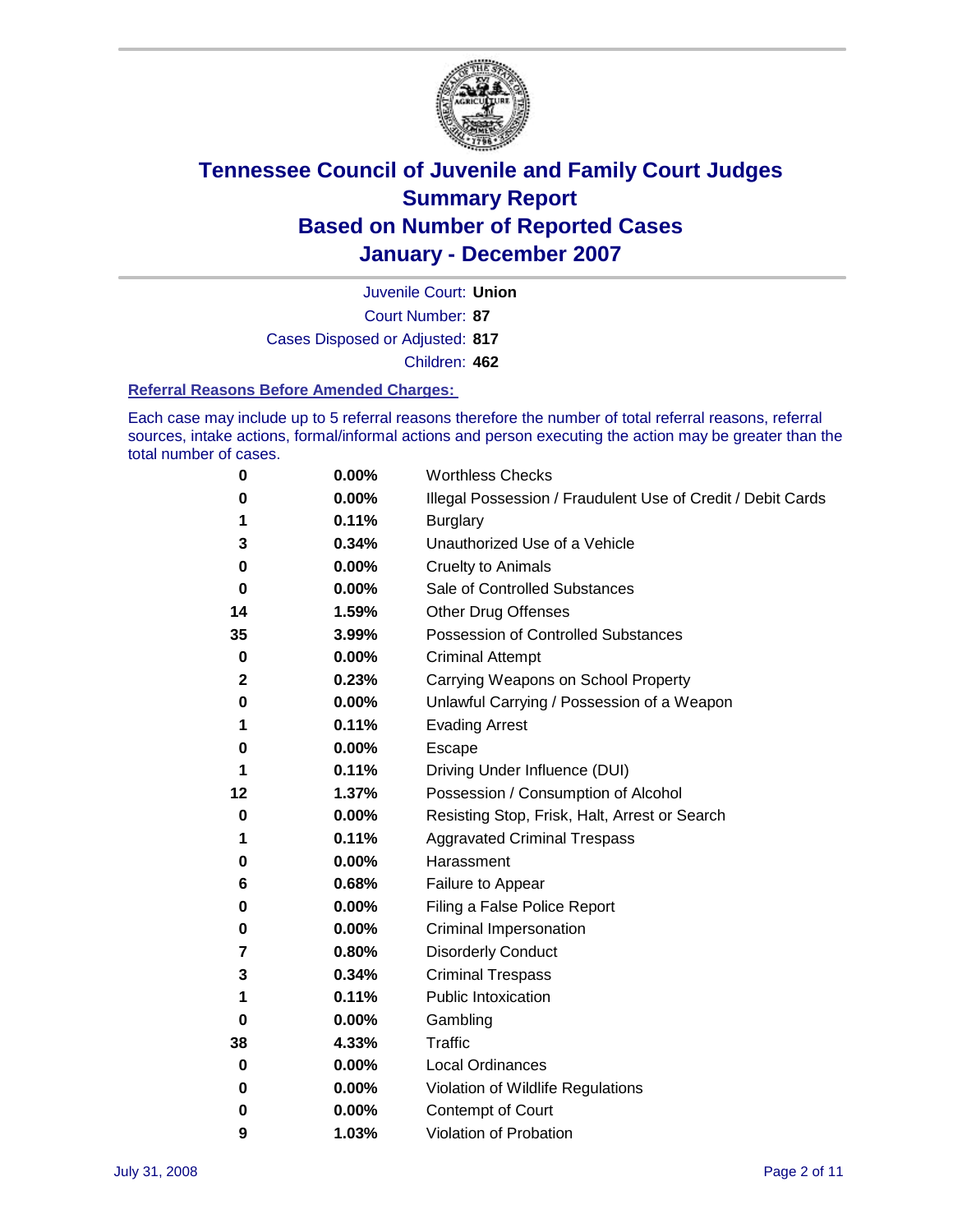

Court Number: **87** Juvenile Court: **Union** Cases Disposed or Adjusted: **817** Children: **462**

#### **Referral Reasons Before Amended Charges:**

Each case may include up to 5 referral reasons therefore the number of total referral reasons, referral sources, intake actions, formal/informal actions and person executing the action may be greater than the total number of cases.

| 878          | 100.00%  | <b>Total Referrals</b>                |
|--------------|----------|---------------------------------------|
| 6            | 0.68%    | Other                                 |
| 0            | 0.00%    | <b>Consent to Marry</b>               |
| 0            | 0.00%    | <b>Request for Medical Treatment</b>  |
| 0            | $0.00\%$ | Child Support                         |
| 1            | 0.11%    | Paternity / Legitimation              |
| 13           | 1.48%    | Visitation                            |
| 169          | 19.25%   | Custody                               |
| 91           | 10.36%   | <b>Foster Care Review</b>             |
| 1            | 0.11%    | <b>Administrative Review</b>          |
| 215          | 24.49%   | <b>Judicial Review</b>                |
| 0            | 0.00%    | Violation of Informal Adjustment      |
| 0            | 0.00%    | Violation of Pretrial Diversion       |
| $\mathbf{2}$ | 0.23%    | <b>Termination of Parental Rights</b> |
| 25           | 2.85%    | Dependency / Neglect                  |
| 1            | 0.11%    | <b>Physically Abused Child</b>        |
| 1            | 0.11%    | <b>Sexually Abused Child</b>          |
| 0            | 0.00%    | <b>Violation of Curfew</b>            |
| 1            | 0.11%    | Violation of a Valid Court Order      |
| 20           | 2.28%    | Possession of Tobacco Products        |
| 0            | 0.00%    | Out-of-State Runaway                  |
| 11           | 1.25%    | In-State Runaway                      |
| 111          | 12.64%   | Truancy                               |
| 10           | 1.14%    | <b>Unruly Behavior</b>                |
| 0            | 0.00%    | Violation of Aftercare                |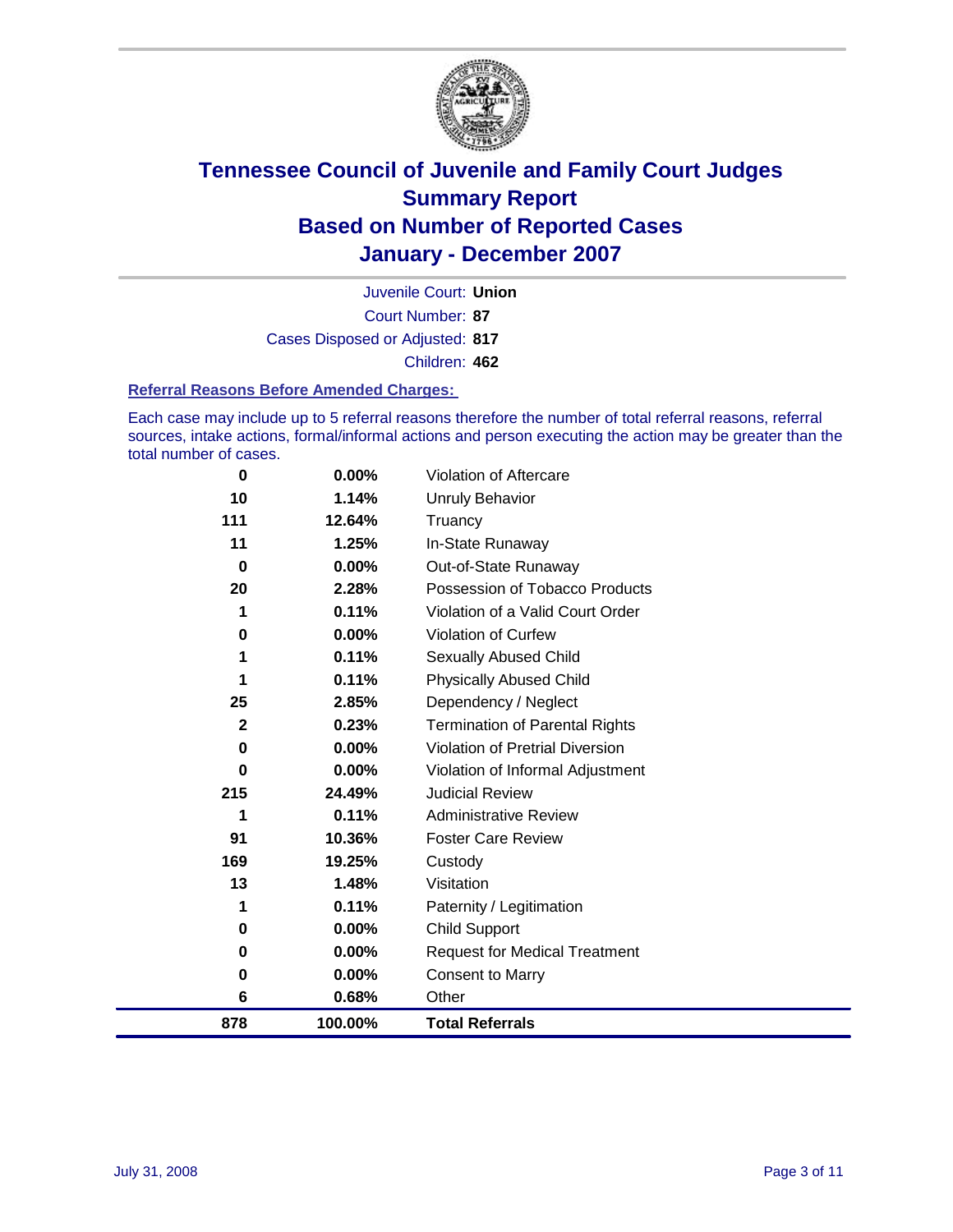

|                            |                                 | Juvenile Court: Union             |
|----------------------------|---------------------------------|-----------------------------------|
|                            |                                 | Court Number: 87                  |
|                            | Cases Disposed or Adjusted: 817 |                                   |
|                            |                                 | Children: 462                     |
| <b>Referral Sources: 1</b> |                                 |                                   |
| 180                        | 20.50%                          | Law Enforcement                   |
| 84                         | 9.57%                           | Parents                           |
| 82                         | 9.34%                           | <b>Relatives</b>                  |
| 0                          | $0.00\%$                        | Self                              |
| 184                        | 20.96%                          | School                            |
| 0                          | 0.00%                           | <b>CSA</b>                        |
| 188                        | 21.41%                          | <b>DCS</b>                        |
| 49                         | 5.58%                           | <b>Other State Department</b>     |
| $\mathbf{2}$               | 0.23%                           | <b>District Attorney's Office</b> |
| 102                        | 11.62%                          | <b>Court Staff</b>                |
| 0                          | $0.00\%$                        | Social Agency                     |
| 1                          | 0.11%                           | <b>Other Court</b>                |
| 1                          | 0.11%                           | Victim                            |
| 1                          | 0.11%                           | Child & Parent                    |
| 0                          | $0.00\%$                        | Hospital                          |

### **0.00%** Unknown **0.46%** Other **100.00% Total Referral Sources**

### **Age of Child at Referral: 2**

| 462 | 100.00%  | <b>Total Child Count</b> |
|-----|----------|--------------------------|
| 0   | $0.00\%$ | Unknown / Not Reported   |
| 3   | 0.65%    | Ages 19 and Over         |
| 93  | 20.13%   | Ages 17 through 18       |
| 117 | 25.32%   | Ages 15 through 16       |
| 69  | 14.94%   | Ages 13 through 14       |
| 26  | 5.63%    | Ages 11 through 12       |
| 154 | 33.33%   | Ages 10 and Under        |
|     |          |                          |

<sup>1</sup> If different than number of Referral Reasons (878), verify accuracy of your court's data.

<sup>2</sup> One child could be counted in multiple categories, verify accuracy of your court's data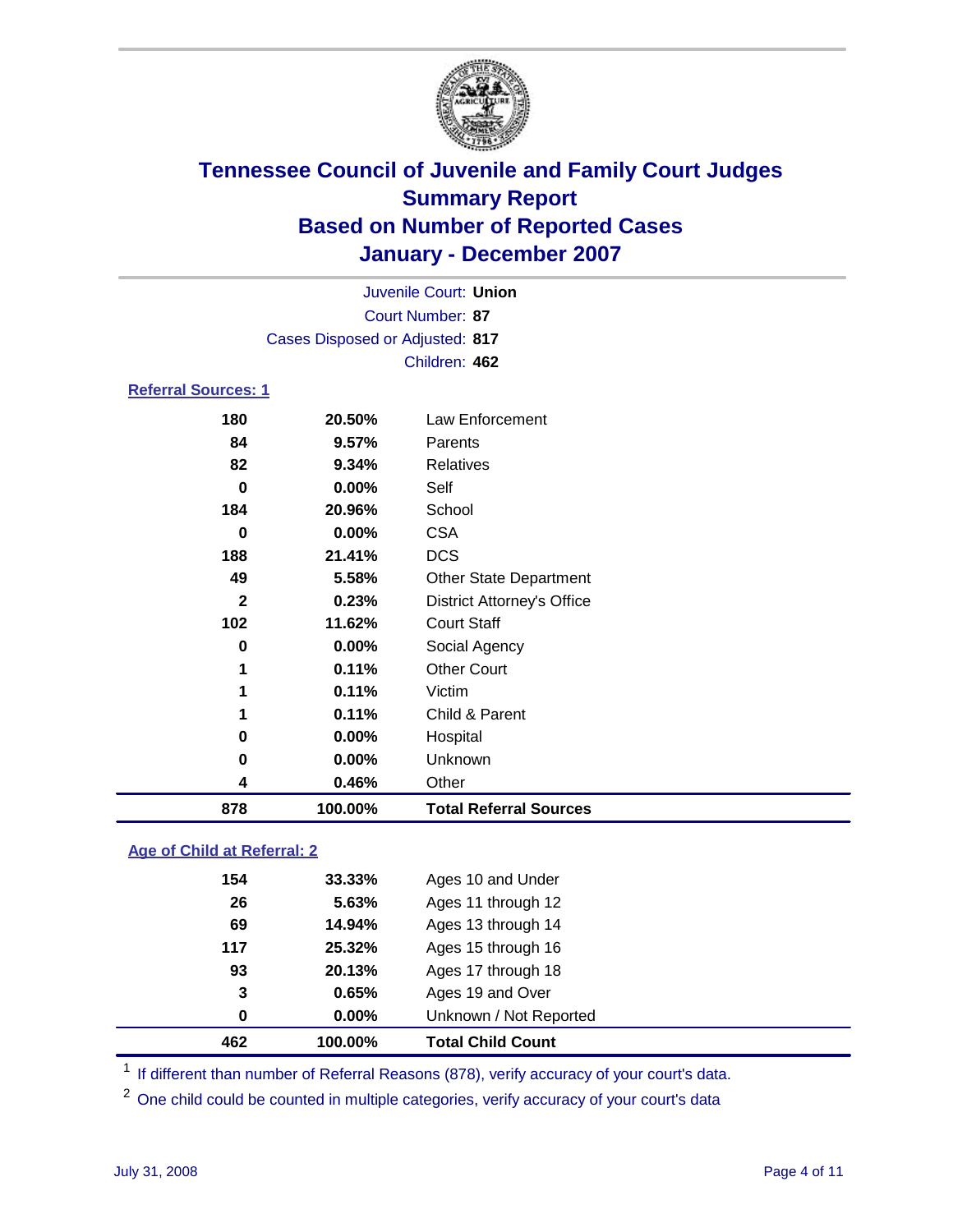

| Juvenile Court: Union                   |                                 |                          |  |  |  |  |
|-----------------------------------------|---------------------------------|--------------------------|--|--|--|--|
| Court Number: 87                        |                                 |                          |  |  |  |  |
|                                         | Cases Disposed or Adjusted: 817 |                          |  |  |  |  |
|                                         |                                 | Children: 462            |  |  |  |  |
| Sex of Child: 1                         |                                 |                          |  |  |  |  |
| 283                                     | 61.26%                          | Male                     |  |  |  |  |
| 179                                     | 38.74%                          | Female                   |  |  |  |  |
| $\bf{0}$                                | 0.00%                           | Unknown                  |  |  |  |  |
| 462                                     | 100.00%                         | <b>Total Child Count</b> |  |  |  |  |
| Race of Child: 1                        |                                 |                          |  |  |  |  |
| 459                                     | 99.35%                          | White                    |  |  |  |  |
| 3                                       | 0.65%                           | African American         |  |  |  |  |
| 0                                       | 0.00%                           | Native American          |  |  |  |  |
| 0                                       | 0.00%                           | Asian                    |  |  |  |  |
| 0                                       | 0.00%                           | Mixed                    |  |  |  |  |
| $\bf{0}$                                | 0.00%                           | Unknown                  |  |  |  |  |
| 462                                     | 100.00%                         | <b>Total Child Count</b> |  |  |  |  |
| <b>Hispanic Origin: 1</b>               |                                 |                          |  |  |  |  |
| 1                                       | 0.22%                           | Yes                      |  |  |  |  |
| 461                                     | 99.78%                          | No                       |  |  |  |  |
| $\mathbf 0$                             | 0.00%                           | Unknown                  |  |  |  |  |
| 462                                     | 100.00%                         | <b>Total Child Count</b> |  |  |  |  |
| <b>School Enrollment of Children: 1</b> |                                 |                          |  |  |  |  |
| 348                                     | 75.32%                          | Yes                      |  |  |  |  |
| 95                                      | 20.56%                          | No                       |  |  |  |  |
| 19                                      | 4.11%                           | Unknown                  |  |  |  |  |
| 462                                     | 100.00%                         | <b>Total Child Count</b> |  |  |  |  |

One child could be counted in multiple categories, verify accuracy of your court's data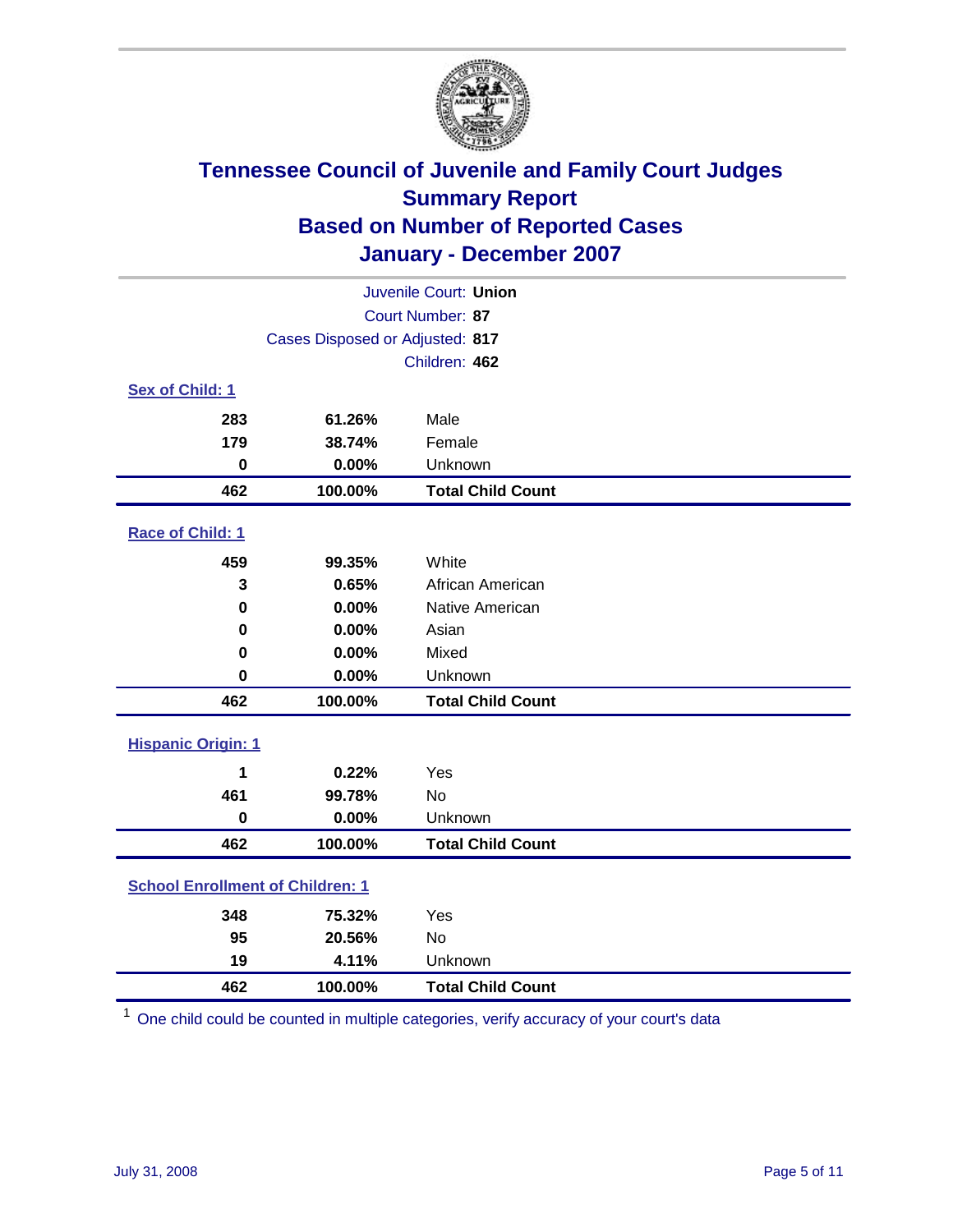

|    |                                                           | Juvenile Court: Union        |  |
|----|-----------------------------------------------------------|------------------------------|--|
|    |                                                           | Court Number: 87             |  |
|    | Cases Disposed or Adjusted: 817                           |                              |  |
|    |                                                           | Children: 462                |  |
|    | <b>Living Arrangement of Child at Time of Referral: 1</b> |                              |  |
| 68 | 14.72%                                                    | With Both Biological Parents |  |
| л  | 0.070/                                                    | With Eather and Ctanmather   |  |

| 462 | 100.00%  | <b>Total Child Count</b>   |  |
|-----|----------|----------------------------|--|
| 3   | 0.65%    | Other                      |  |
| 49  | 10.61%   | Unknown                    |  |
| 6   | 1.30%    | Independent                |  |
| 0   | $0.00\%$ | In an Institution          |  |
| 5   | 1.08%    | In a Residential Center    |  |
| 3   | 0.65%    | In a Group Home            |  |
| 50  | 10.82%   | With Foster Family         |  |
| 3   | 0.65%    | With Adoptive Parents      |  |
| 69  | 14.94%   | <b>With Relatives</b>      |  |
| 62  | 13.42%   | With Father                |  |
| 127 | 27.49%   | <b>With Mother</b>         |  |
| 13  | 2.81%    | With Mother and Stepfather |  |
| 4   | 0.87%    | With Father and Stepmother |  |
|     |          |                            |  |

### **Type of Detention: 2**

| 817          | 100.00%  | <b>Total Detention Count</b> |
|--------------|----------|------------------------------|
| 0            | $0.00\%$ | Other                        |
| 811          | 99.27%   | Does Not Apply               |
| 4            | 0.49%    | <b>Unknown</b>               |
| 0            | $0.00\%$ | <b>Psychiatric Hospital</b>  |
| 0            | 0.00%    | Jail - No Separation         |
| 0            | $0.00\%$ | Jail - Partial Separation    |
| 0            | $0.00\%$ | Jail - Complete Separation   |
| $\mathbf{2}$ | 0.24%    | Juvenile Detention Facility  |
| 0            | $0.00\%$ | Non-Secure Placement         |
|              |          |                              |

<sup>1</sup> One child could be counted in multiple categories, verify accuracy of your court's data

<sup>2</sup> If different than number of Cases (817) verify accuracy of your court's data.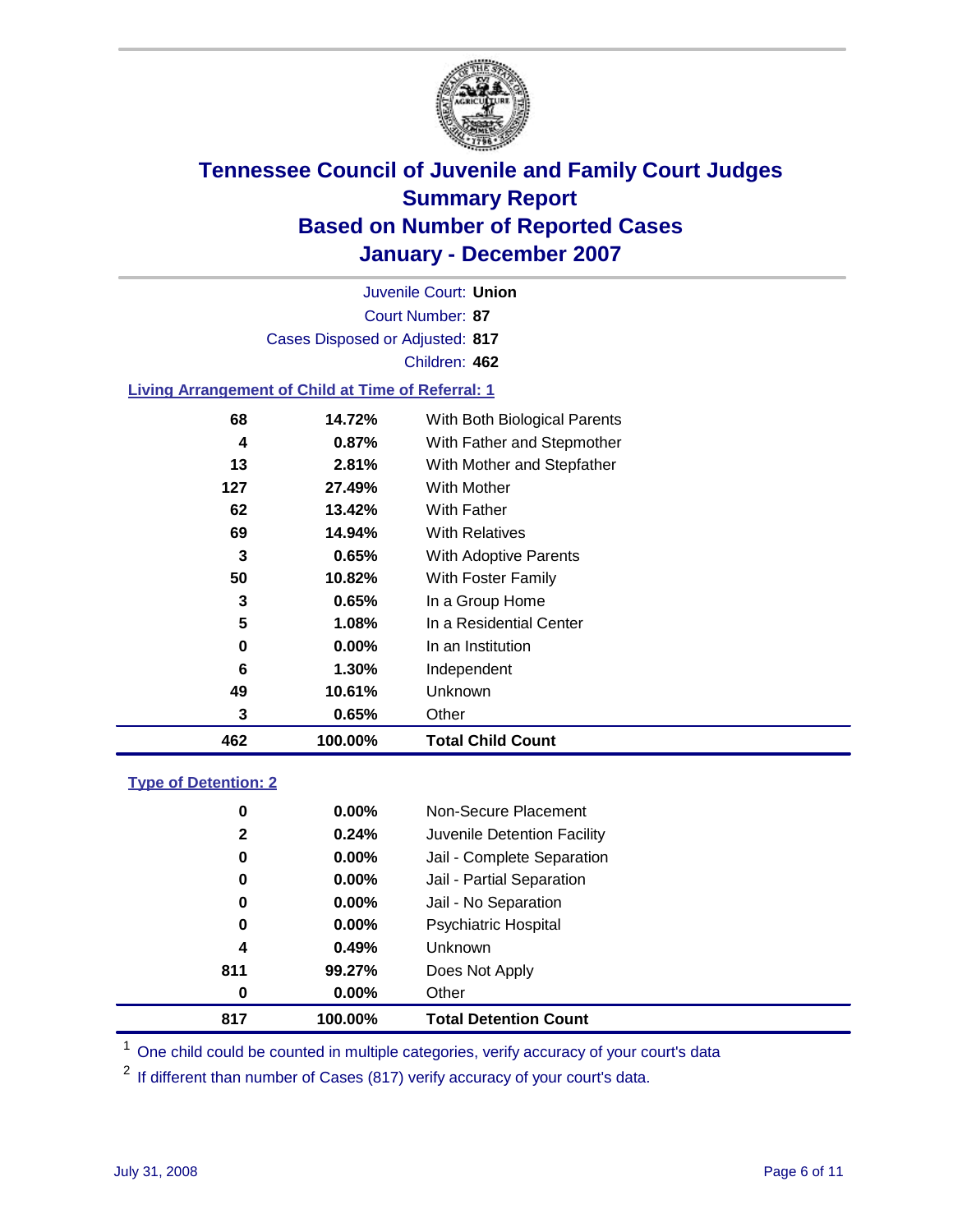

|                                                    | Juvenile Court: Union |                                      |  |  |  |  |  |
|----------------------------------------------------|-----------------------|--------------------------------------|--|--|--|--|--|
|                                                    | Court Number: 87      |                                      |  |  |  |  |  |
| Cases Disposed or Adjusted: 817                    |                       |                                      |  |  |  |  |  |
|                                                    | Children: 462         |                                      |  |  |  |  |  |
| <b>Placement After Secure Detention Hearing: 1</b> |                       |                                      |  |  |  |  |  |
| 0                                                  | 0.00%                 | Returned to Prior Living Arrangement |  |  |  |  |  |
| 1                                                  | 0.12%                 | Juvenile Detention Facility          |  |  |  |  |  |
| $\bf{0}$                                           | 0.00%                 | Jail                                 |  |  |  |  |  |
| $\bf{0}$                                           | 0.00%                 | Shelter / Group Home                 |  |  |  |  |  |
| 0                                                  | 0.00%                 | <b>Foster Family Home</b>            |  |  |  |  |  |
| 1                                                  | 0.12%                 | Psychiatric Hospital                 |  |  |  |  |  |
| 4                                                  | 0.49%                 | Unknown / Not Reported               |  |  |  |  |  |
| 811                                                | 99.27%                | Does Not Apply                       |  |  |  |  |  |
| $\bf{0}$                                           | 0.00%                 | Other                                |  |  |  |  |  |
| 817                                                | 100.00%               | <b>Total Placement Count</b>         |  |  |  |  |  |
| <b>Intake Actions: 2</b>                           |                       |                                      |  |  |  |  |  |
|                                                    |                       |                                      |  |  |  |  |  |
| 492                                                | 56.04%                | <b>Petition Filed</b>                |  |  |  |  |  |
| 133                                                | 15.15%                | <b>Motion Filed</b>                  |  |  |  |  |  |
| 3                                                  | 0.34%                 | <b>Citation Processed</b>            |  |  |  |  |  |
| $\bf{0}$                                           | 0.00%                 | Notification of Paternity Processed  |  |  |  |  |  |
| 178                                                | 20.27%                | Scheduling of Judicial Review        |  |  |  |  |  |
| $\bf{0}$                                           | 0.00%                 | Scheduling of Administrative Review  |  |  |  |  |  |
| 68                                                 | 7.74%                 | Scheduling of Foster Care Review     |  |  |  |  |  |
| $\bf{0}$                                           | 0.00%                 | Unknown                              |  |  |  |  |  |
| 1                                                  | 0.11%                 | Does Not Apply                       |  |  |  |  |  |
| 3                                                  | 0.34%                 | Other                                |  |  |  |  |  |
| 878                                                | 100.00%               | <b>Total Intake Count</b>            |  |  |  |  |  |

<sup>1</sup> If different than number of Cases (817) verify accuracy of your court's data.

<sup>2</sup> If different than number of Referral Reasons (878), verify accuracy of your court's data.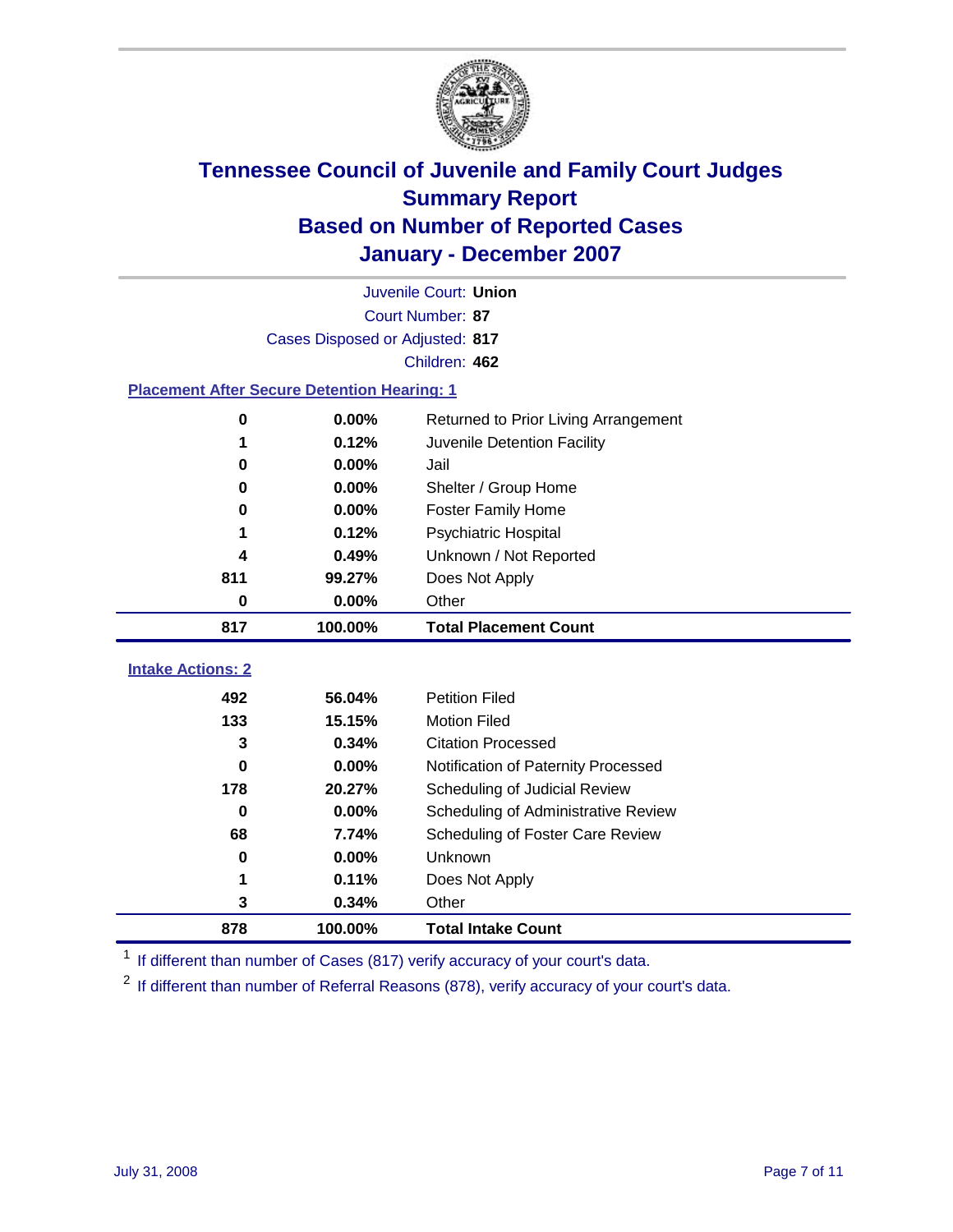

Court Number: **87** Juvenile Court: **Union** Cases Disposed or Adjusted: **817** Children: **462**

#### **Last Grade Completed by Child: 1**

| 74             | 16.02%  | Too Young for School     |
|----------------|---------|--------------------------|
| $\mathbf 2$    | 0.43%   | Preschool                |
| 10             | 2.16%   | Kindergarten             |
| $\overline{7}$ | 1.52%   | 1st Grade                |
| 11             | 2.38%   | 2nd Grade                |
| 11             | 2.38%   | 3rd Grade                |
| 6              | 1.30%   | 4th Grade                |
| 6              | 1.30%   | 5th Grade                |
| 14             | 3.03%   | 6th Grade                |
| 11             | 2.38%   | 7th Grade                |
| 25             | 5.41%   | 8th Grade                |
| 21             | 4.55%   | 9th Grade                |
| 57             | 12.34%  | 10th Grade               |
| 33             | 7.14%   | 11th Grade               |
| 9              | 1.95%   | 12th Grade               |
| $\pmb{0}$      | 0.00%   | Non-Graded Special Ed    |
| 6              | 1.30%   | <b>GED</b>               |
| $\mathbf{2}$   | 0.43%   | Graduated                |
| $\bf{0}$       | 0.00%   | Never Attended School    |
| 157            | 33.98%  | Unknown                  |
| $\bf{0}$       | 0.00%   | Other                    |
| 462            | 100.00% | <b>Total Child Count</b> |

#### **Enrolled in Special Education: 1**

| 462 | 100.00%  | <b>Total Child Count</b> |  |
|-----|----------|--------------------------|--|
| 276 | 59.74%   | Unknown                  |  |
| 180 | 38.96%   | No                       |  |
| 6   | $1.30\%$ | Yes                      |  |
|     |          |                          |  |

<sup>1</sup> One child could be counted in multiple categories, verify accuracy of your court's data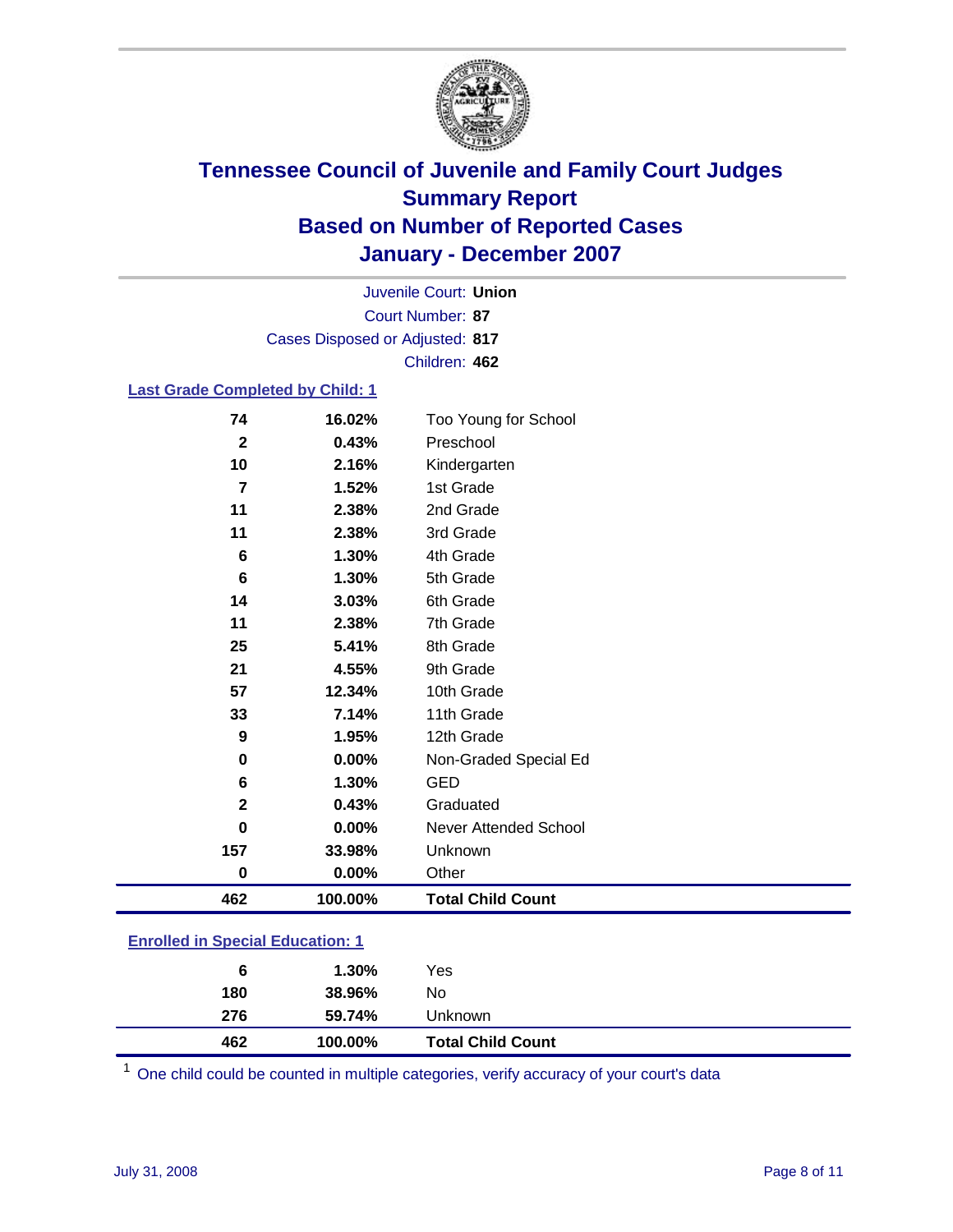

|                              |                                 | Juvenile Court: Union     |
|------------------------------|---------------------------------|---------------------------|
|                              |                                 | Court Number: 87          |
|                              | Cases Disposed or Adjusted: 817 |                           |
|                              |                                 | Children: 462             |
| <b>Action Executed By: 1</b> |                                 |                           |
| 878                          | 100.00%                         | Judge                     |
| 0                            | $0.00\%$                        | Referee                   |
| 0                            | $0.00\%$                        | <b>YSO</b>                |
| 0                            | $0.00\%$                        | Other                     |
| 0                            | $0.00\%$                        | Unknown / Not Reported    |
| 878                          | 100.00%                         | <b>Total Action Count</b> |

### **Formal / Informal Actions: 1**

| 41          | 4.67%    | Dismissed                                        |
|-------------|----------|--------------------------------------------------|
| 0           | $0.00\%$ | Retired / Nolle Prosequi                         |
| 16          | 1.82%    | <b>Complaint Substantiated Delinquent</b>        |
| 26          | 2.96%    | <b>Complaint Substantiated Status Offender</b>   |
| 20          | 2.28%    | <b>Complaint Substantiated Dependent/Neglect</b> |
| 0           | $0.00\%$ | <b>Complaint Substantiated Abused</b>            |
| 0           | $0.00\%$ | <b>Complaint Substantiated Mentally III</b>      |
| $\mathbf 2$ | 0.23%    | Informal Adjustment                              |
| 29          | 3.30%    | <b>Pretrial Diversion</b>                        |
| 3           | 0.34%    | <b>Transfer to Adult Court Hearing</b>           |
| 0           | $0.00\%$ | Charges Cleared by Transfer to Adult Court       |
| 0           | $0.00\%$ | Special Proceeding                               |
| 176         | 20.05%   | <b>Review Concluded</b>                          |
| 563         | 64.12%   | Case Held Open                                   |
| 2           | 0.23%    | Other                                            |
| 0           | $0.00\%$ | Unknown / Not Reported                           |
| 878         | 100.00%  | <b>Total Action Count</b>                        |

<sup>1</sup> If different than number of Referral Reasons (878), verify accuracy of your court's data.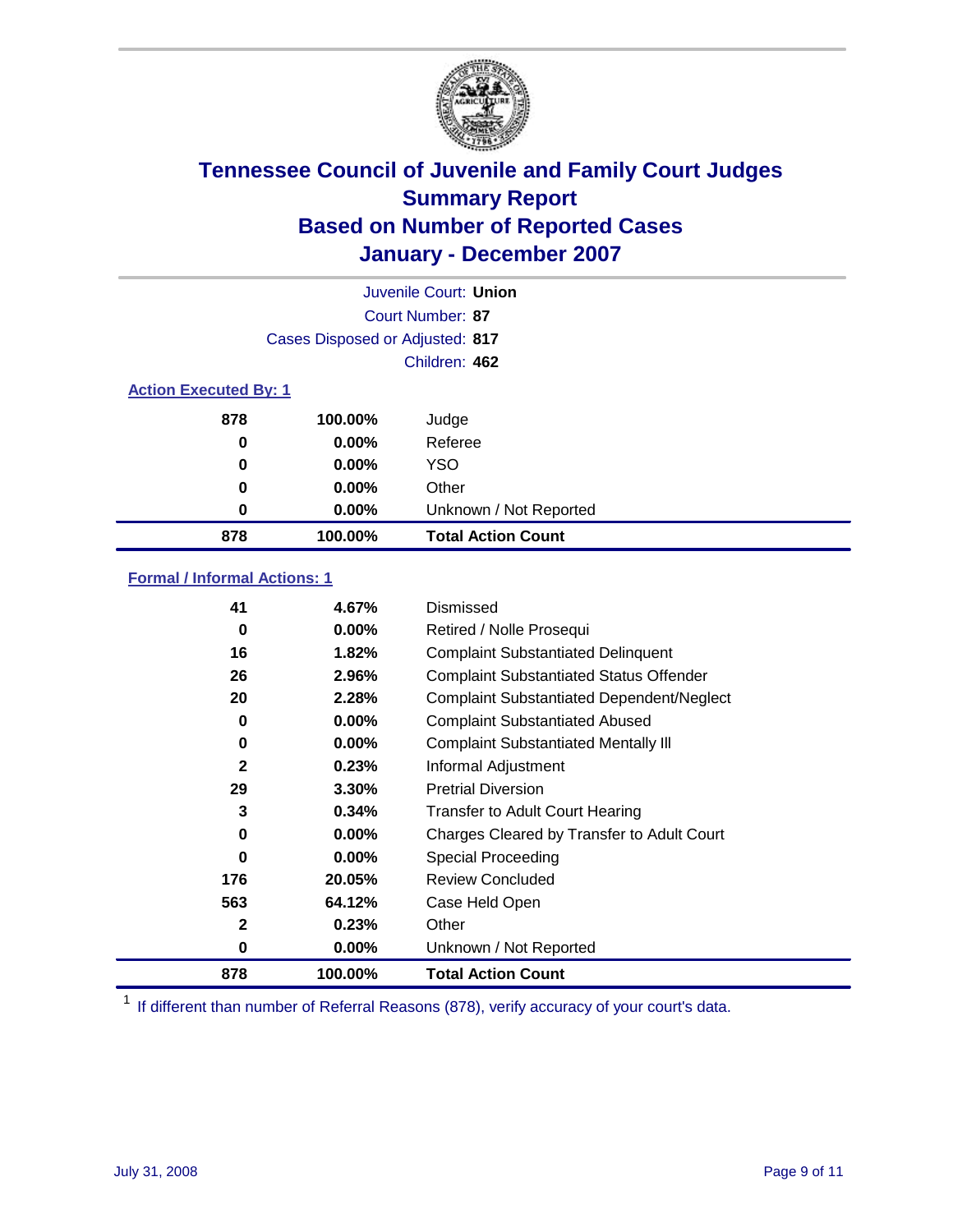

|                       |                                 | Juvenile Court: Union                                 |
|-----------------------|---------------------------------|-------------------------------------------------------|
|                       |                                 | <b>Court Number: 87</b>                               |
|                       | Cases Disposed or Adjusted: 817 |                                                       |
|                       |                                 | Children: 462                                         |
| <b>Case Outcomes:</b> |                                 | There can be multiple outcomes for one child or case. |
| 35                    | 2.62%                           | <b>Case Dismissed</b>                                 |
| 23                    | 1.72%                           | Case Retired or Nolle Prosequi                        |
| 73                    | 5.47%                           | Warned / Counseled                                    |
| 441                   | 33.03%                          | <b>Held Open For Review</b>                           |
| $\mathbf{2}$          | 0.15%                           | Supervision / Probation to Juvenile Court             |
| 1                     | 0.07%                           | <b>Probation to Parents</b>                           |
| 24                    | 1.80%                           | Referral to Another Entity for Supervision / Service  |
| 7                     | 0.52%                           | Referred for Mental Health Counseling                 |
| 12                    | 0.90%                           | Referred for Alcohol and Drug Counseling              |
| 0                     | 0.00%                           | <b>Referred to Alternative School</b>                 |
| 0                     | 0.00%                           | Referred to Private Child Agency                      |
| 13                    | 0.97%                           | Referred to Defensive Driving School                  |
| 2                     | 0.15%                           | Referred to Alcohol Safety School                     |
| 3                     | 0.22%                           | Referred to Juvenile Court Education-Based Program    |
| 0                     | 0.00%                           | Driver's License Held Informally                      |
| 1                     | 0.07%                           | <b>Voluntary Placement with DMHMR</b>                 |
| $\mathbf{2}$          | 0.15%                           | <b>Private Mental Health Placement</b>                |
| 0                     | 0.00%                           | <b>Private MR Placement</b>                           |
| 1                     | 0.07%                           | Placement with City/County Agency/Facility            |
| 0                     | 0.00%                           | Placement with Relative / Other Individual            |
| 18                    | 1.35%                           | Fine                                                  |
| 14                    | 1.05%                           | <b>Public Service</b>                                 |
| 4                     | 0.30%                           | Restitution                                           |
| 7                     | 0.52%                           | <b>Runaway Returned</b>                               |
| 9                     | 0.67%                           | No Contact Order                                      |
| 0                     | $0.00\%$                        | Injunction Other than No Contact Order                |
| 0                     | 0.00%                           | <b>House Arrest</b>                                   |
| 0                     | 0.00%                           | <b>Court Defined Curfew</b>                           |
| 0                     | 0.00%                           | Dismissed from Informal Adjustment                    |
| 14                    | 1.05%                           | <b>Dismissed from Pretrial Diversion</b>              |
| 25                    | 1.87%                           | <b>Released from Probation</b>                        |
| 3                     | 0.22%                           | <b>Transferred to Adult Court</b>                     |
| 0                     | 0.00%                           | <b>DMHMR Involuntary Commitment</b>                   |